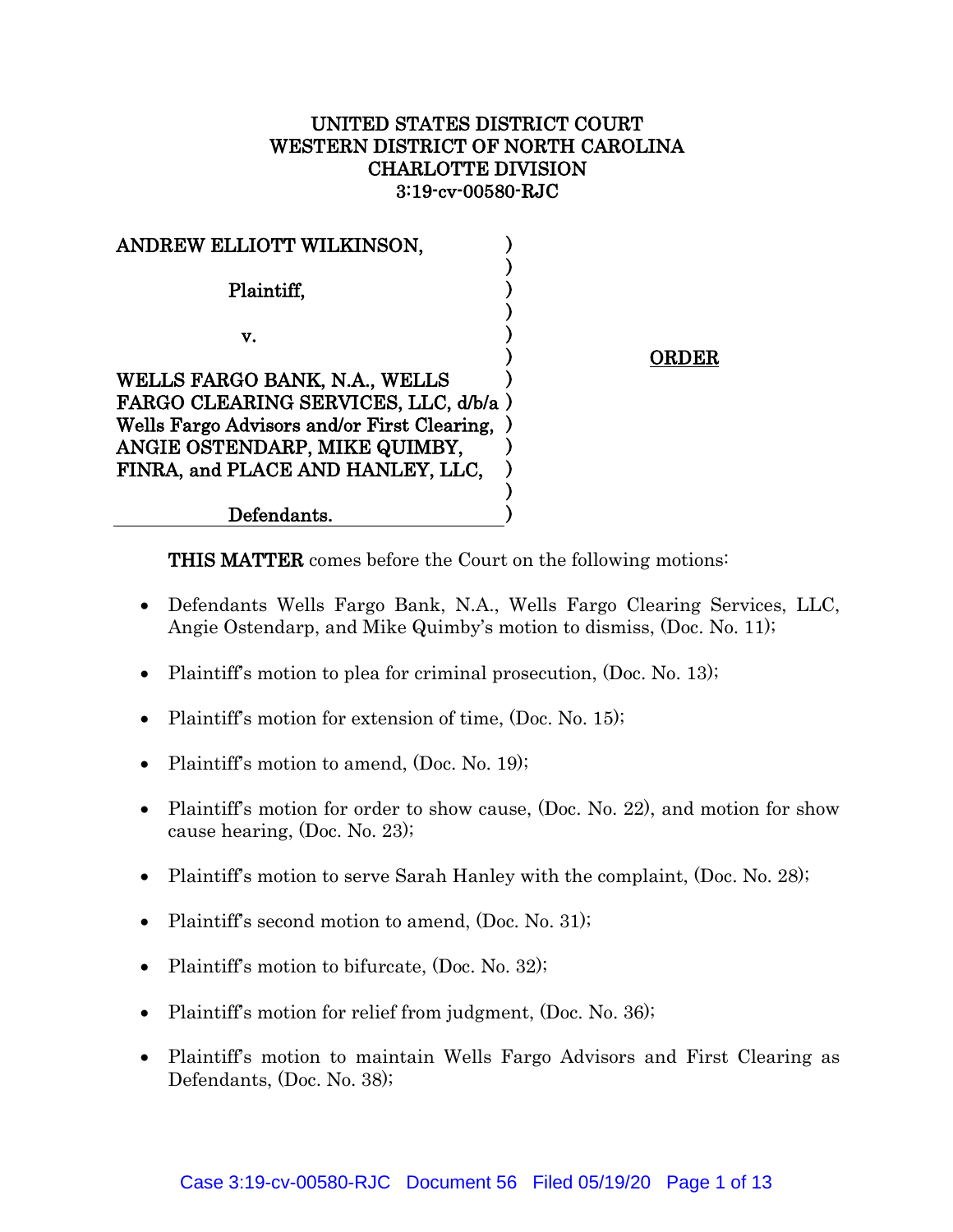- Plaintiff's motion for civil investigative demand, (Doc. No. 39); and
- Plaintiff's motion for sanctions, (Doc. No. 46).

## I. BACKGROUND

 $\overline{a}$ 

This is the second action filed by Plaintiff based on the same set of factual allegations. In January 2005, Plaintiff received an inheritance comprised of investments managed by Defendant Wells Fargo Clearing Services, LLC ("WFCS").<sup>1</sup> Plaintiff met with WFCS representatives, including Defendant Angie Ostendarp, a financial advisor who later worked with Plaintiff on his WFCS accounts and investments. On August 12, 2013, WFCS sent a letter to Plaintiff terminating the customer account relationship. The letter was signed by Defendant Mike Quimby, a former WFCS representative.

On July 22, 2015, Plaintiff initiated a proceeding before the Financial Industry Regulatory Authority ("FINRA") against WFCS asserting claims for fraud, unfair or deceptive acts or practices, breach of fiduciary duty, breach of contract, RICO violations, and negligence. In the FINRA proceeding, Plaintiff sought to recover damages from WFCS, Ostendarp, and Quimby, alleging that Plaintiff did not understand how his assets were being invested, did not receive copies of certain documents, became obligated on a loan without his consent, and WFCS did not properly manage his assets. After a July 2016 hearing, a FINRA arbitration panel ordered WFCS to pay Plaintiff \$73,784.34 in damages plus attorney's fees.

<sup>1</sup> Although Plaintiff named Wells Fargo Advisors and 1st Clearing LLC as defendants, Wells Fargo Advisors and First Clearing are trade names used by WFCS.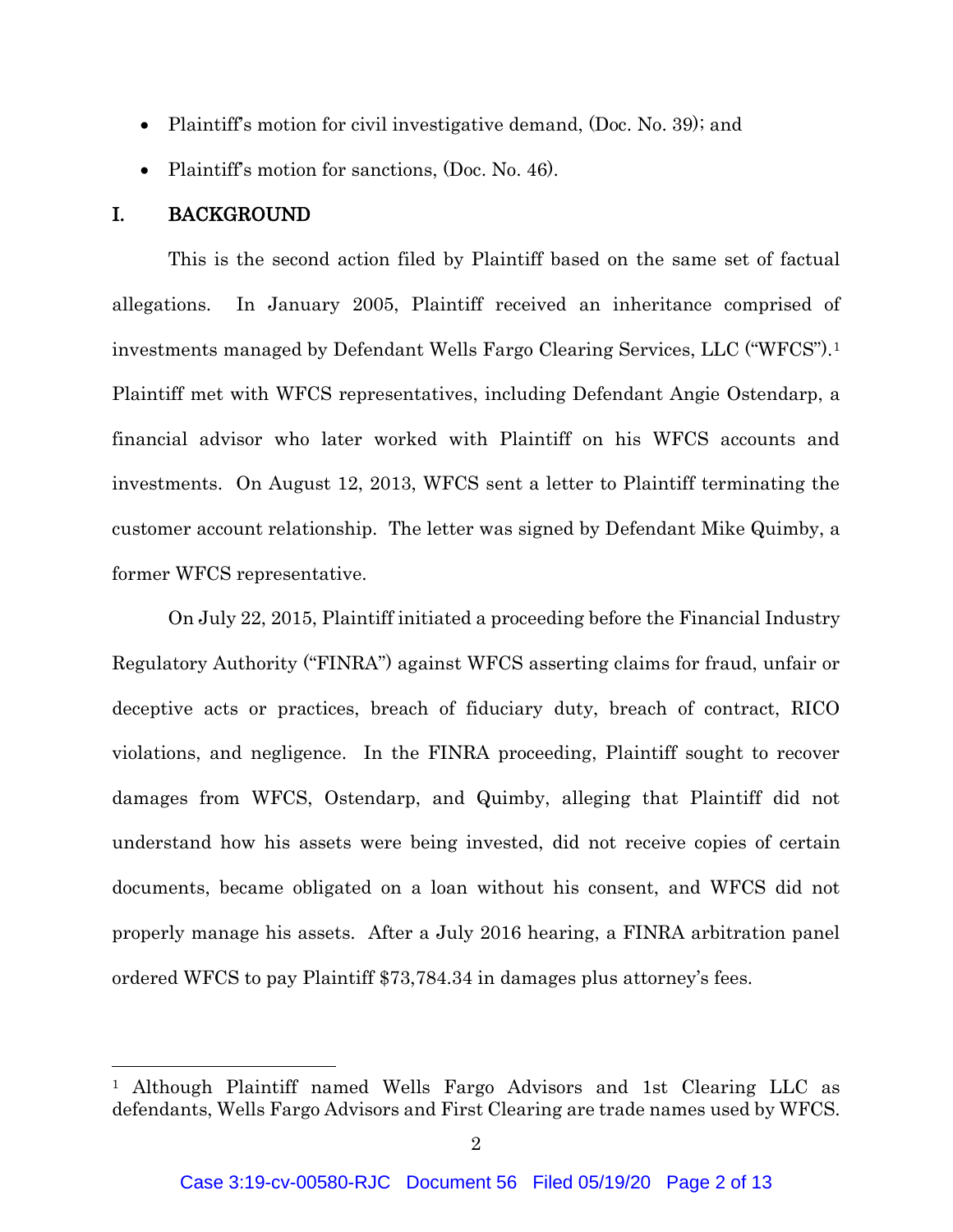On November 1, 2016, Plaintiff filed his pro se complaint against Wells Fargo Advisors, Ostendarp, Quimby, and Andy Tullis (the "First Federal Action"). See Wilkinson v. Wells Fargo Advisors et al., Case No. 3:16-cv-00755. Attached to Plaintiff's complaint was the same set of allegations he submitted to FINRA. On February 15, 2017, the Court entered an order dismissing Plaintiff's complaint in the First Federal Action. The Court noted that Plaintiff failed to state a claim under 42 U.S.C. § 1983 because Plaintiff failed to allege any of the defendants were state actors. The Court further concluded that the remainder of Plaintiff's complaint failed to alert the Court to any potential claim for relief.

On August 1, 2019, Plaintiff filed the instant complaint against Wells Fargo Bank, N.A., WFCS, Ostendarp, Quimby, FINRA, and Place and Hanley, LLC in the Superior Court of Mecklenburg County, North Carolina. Certain Defendants removed the action to the United States District Court for the Western District of North Carolina based on diversity jurisdiction. The complaint is difficult to comprehend and does not identify specific claims. The complaint does state, however, that it is "an amendment AND an addendum to previously filed complaints: Federal Court and FINRA." (Doc. No. 1-1, at 34.) In addition, Plaintiff makes the same allegations that he made in the FINRA proceeding and the First Federal Action, namely: (1) Plaintiff did not understand his investments or conversations with WFCS; (2) Plaintiff did not receive copies of certain documents; (3) Plaintiff became obligated on four loans without his consent; and (4) WFCS mismanaged funds in his investment account.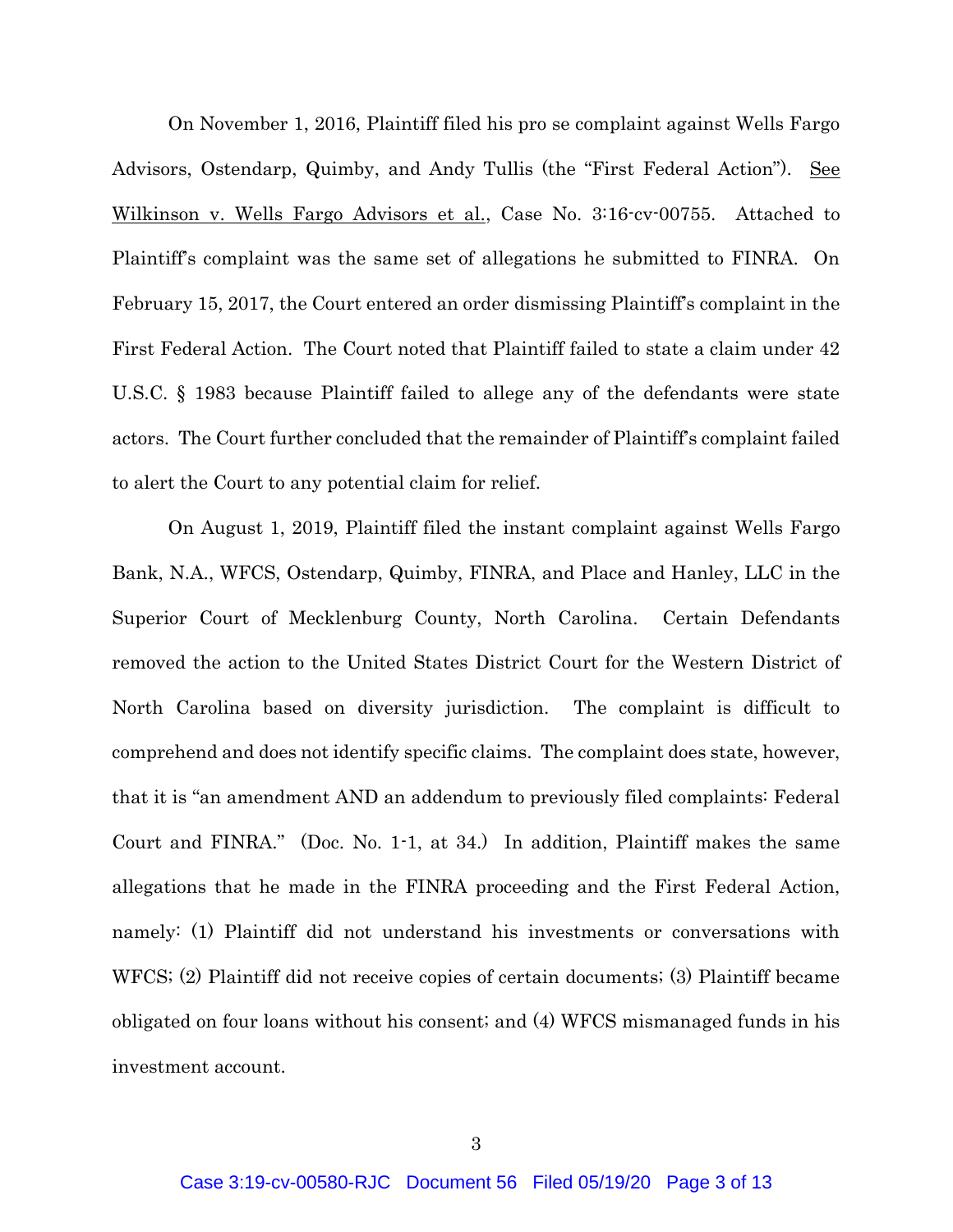On December 6, 2019, Wells Fargo Bank, N.A., WFCS, Ostendarp, and Quimby (the "Wells Fargo Defendants") filed their motion to dismiss pursuant to Rules 8, 10(b), and  $12(b)(6)$ . (Doc. No. 11.) In the five-month period since the Wells Fargo Defendants filed their motion to dismiss, Plaintiff has filed twelve different motions.

# II. THE WELLS FARGO DEFENDANTS' MOTION TO DISMISS

#### A. Legal Standard

The standard of review for a motion to dismiss under Rule 12(b)(6) for failure to state a claim is well known. A motion to dismiss under Rule 12(b)(6) challenges the legal sufficiency of a complaint. Fannie Mae v. Quicksilver LLC, 155 F. Supp. 3d 535, 542 (M.D.N.C. 2015). A complaint attacked by a Rule 12(b)(6) motion to dismiss will survive if it contains enough facts "to state a claim to relief that is plausible on its face." Bell Atl. Corp. v. Twombly, 550 U.S. 544, 570 (2007). Facial plausibility means allegations that allow the court to draw the reasonable inference that the defendant is liable for the misconduct alleged. Ashcroft v. Igbal, 556 U.S. 662, 663 (2009). "Threadbare recitals of the elements of a cause of action, supported by mere conclusory statements, do not suffice." Id. at 678.

At the same time, specific facts are not necessary; the complaint need only "give the defendant fair notice of what the . . . claim is and the grounds upon which it rests." Twombly, 550 U.S. at 555. Additionally, when ruling on a motion to dismiss, a court must accept as true all factual allegations contained in the complaint. Erickson v. Pardus, 551 U.S. 89, 93–94 (2007). Nonetheless, a court is not bound to accept as true legal conclusions couched as factual allegations. Papasan v. Allain, 478 U.S.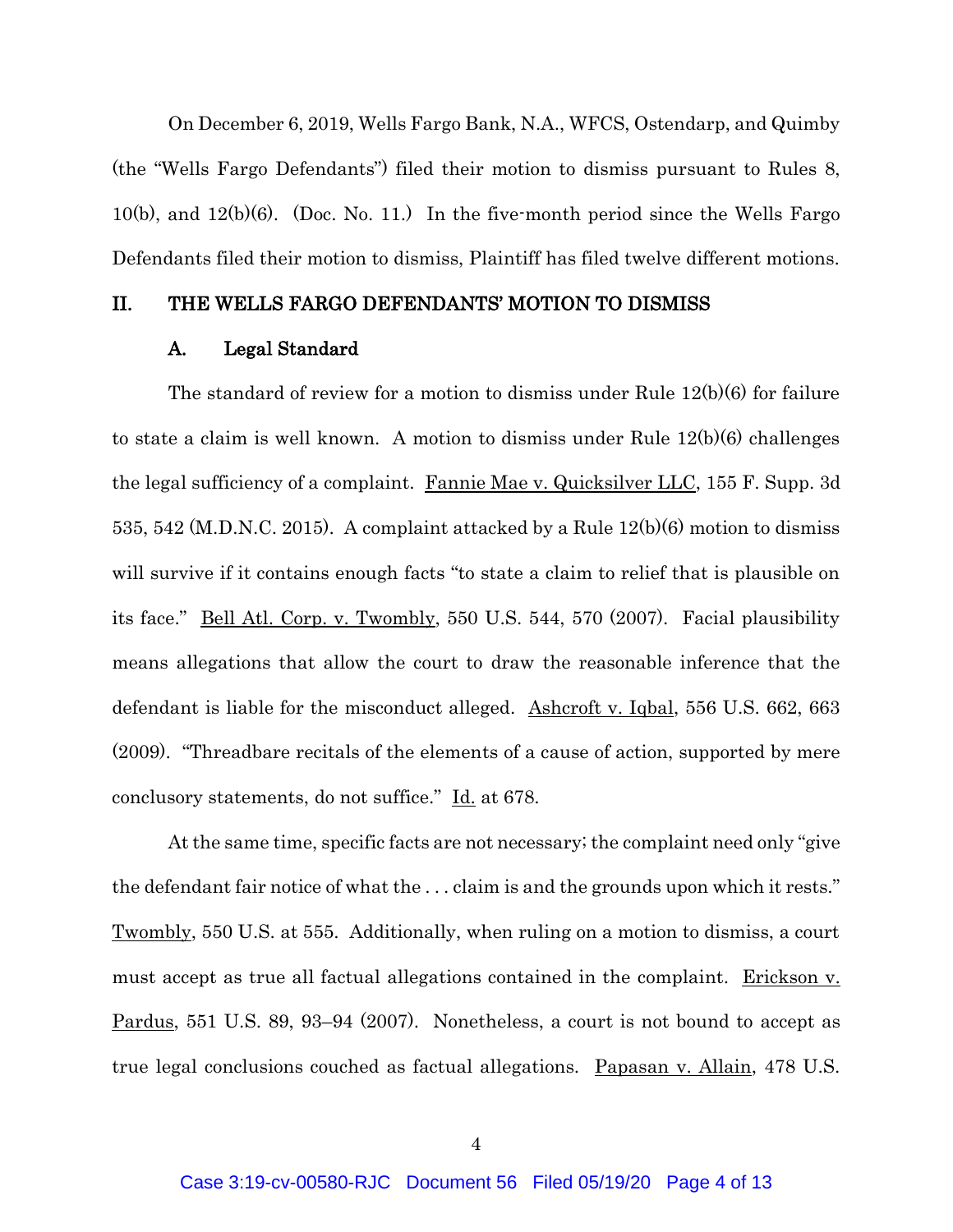265, 286 (1986). "Courts cannot weigh the facts or assess the evidence at this stage, but a complaint entirely devoid of any facts supporting a given claim cannot proceed." Potomac Conference Corp. of Seventh-Day Adventists v. Takoma Acad. Alumni Ass'n, Inc., 2 F. Supp. 3d 758, 767–68 (D. Md. 2014). Furthermore, the court "should view the complaint in a light most favorable to the plaintiff." Mylan Labs., Inc. v. Matkari, 7 F.3d 1130, 1134 (4th Cir. 1993).

#### B. Discussion

First, the Wells Fargo Defendants argue that Plaintiff's complaint should be dismissed because it is barred by the doctrine of res judicata. The Court agrees.

"Under res judicata principles, a prior judgment between the same parties can preclude subsequent litigation on those matters actually and necessarily resolved in the first adjudication." Orca Yachts L.L.C. v. Mollicam, Inc., 287 F.3d 316, 318 (4th Cir. 2002). "[T]he doctrine of res judicata encompasses two concepts: claim preclusion, which bars later litigation of all claims that were actually adjudicated or that could have been adjudicated in an earlier action, and issue preclusion, which bars later litigation of legal and factual issues that were actually and necessarily determined in an earlier action." Covert v. LVNV Funding, LLC, 779 F.3d 242, 246 (4th Cir. 2015) (quotation marks omitted). Res judicata applies equally to final arbitration awards. Watkins v. Duke Med. Ctr., No. 1:13cv1007, 2014 U.S. Dist. LEXIS 125710, at \*22 (M.D.N.C. Sept. 9, 2014).

Here, Plaintiff's complaint is based on the same series of transactions and occurrences as his complaint in the First Federal Action and the FINRA arbitration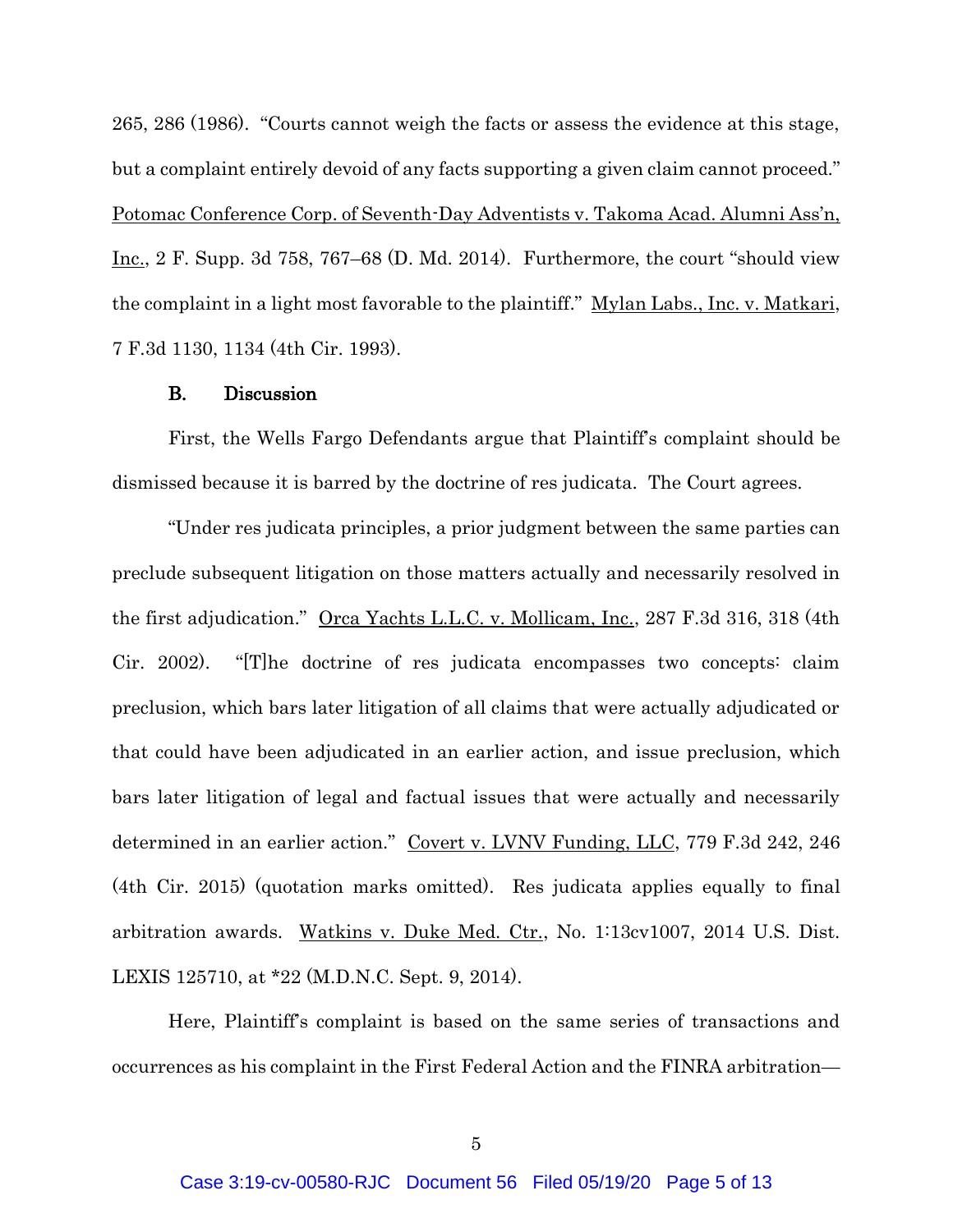namely, his dealings with WFCS and its representatives regarding Plaintiff's account and investments. As the claims, allegations, and issues raised in Plaintiff's complaint either were adjudicated or could have been adjudicated in the prior FINRA arbitration and the First Federal Action, Plaintiff's complaint is barred by the doctrine of res judicata.

The Wells Fargo Defendants also argue that Plaintiff's complaint is an impermissible shotgun pleading. The Court agrees that the complaint does not comply with Rule 8 and, thus, dismissal is also warranted on this basis.

Rule 8 requires a complaint to contain "a short and plain statement of the claim showing that the pleader is entitled to relief." Fed. R. Civ. P. 8(a)(2). Under Rule 8(d), "[e]ach allegation must be simple, concise, and direct." Fed. R. Civ. P. 8(d)(1). A "shotgun pleading" is one that "fails to articulate claims with sufficient clarity to allow the defendant to frame a responsive pleading" or one in which "it is virtually impossible to know which allegations of fact are intended to support which claims for relief." SunTrust Mortg., Inc. v. First Residential Mortg. Servs. Corp., No. 3:12cv162, 2012 U.S. Dist. LEXIS 185910, at \*18–19 (E.D. Va. Sept. 11, 2012). "Not only do pleadings of this sort fail to apprise the opposing party of the particular claims against it (and the potential extent of its liability), they also water down the rights of parties to have valid claims litigated efficiently and waste scarce judicial resources." Jackson v. Warning, No. 15-1233, 2016 U.S. Dist. LEXIS 172589, at \*9–10 (D. Md. Dec. 13, 2016) (quotation marks, citations, and alterations omitted); see also Salami v. JPMorgan Chase Bank, N.A., No. 1:18cv794, 2019 U.S. Dist. LEXIS 102410, at \*7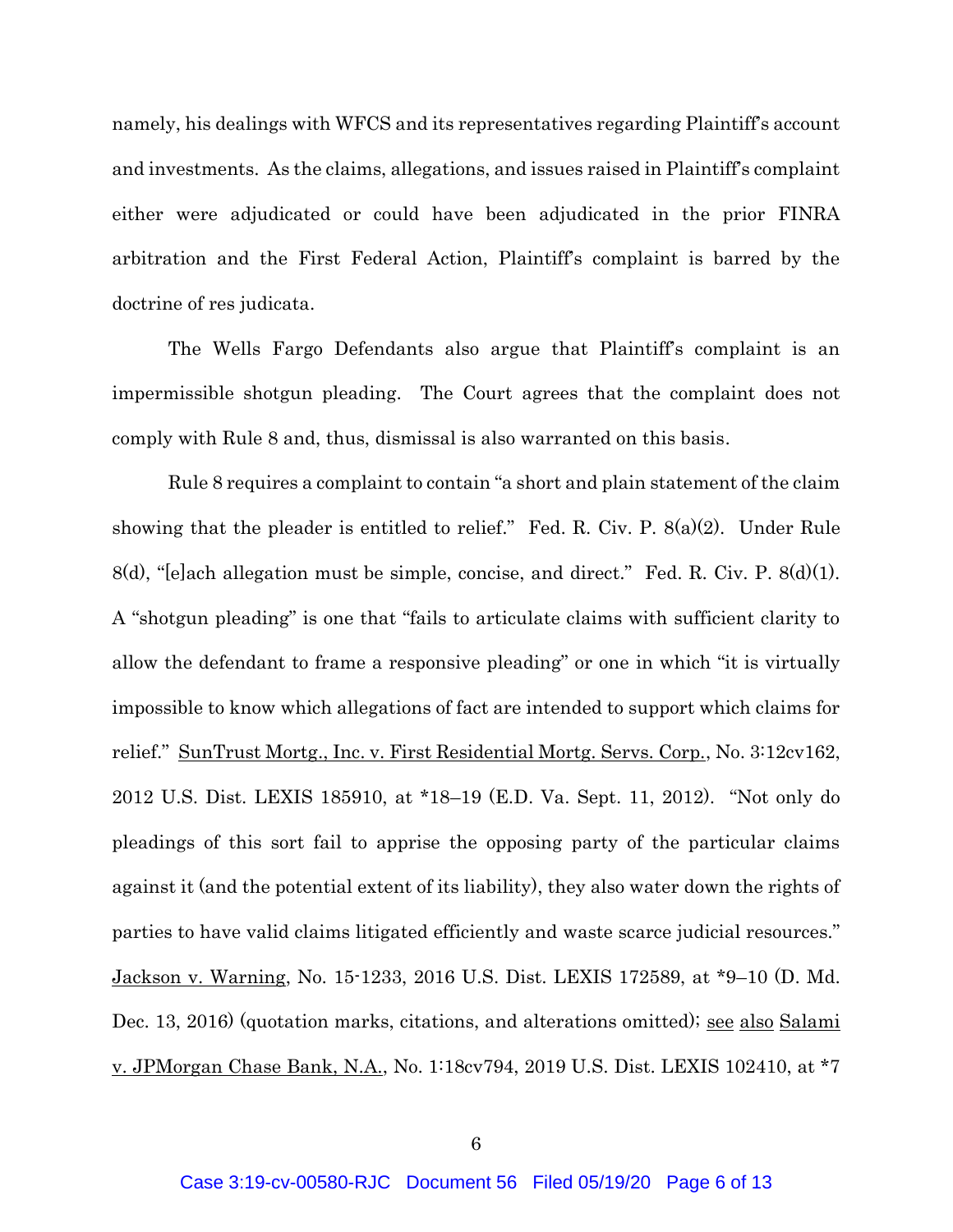n.6 (M.D.N.C. June 19, 2019) ("Courts disfavor [shotgun pleadings] because their sloppiness selfishly wastes judicial resources, making it harder for other plaintiffs with clearly stated claims to present their grievances to a court."). "Although pro se filings are generally afforded charitable construction, they are not absolved from the requirements of Rule 8," and "[p]ro se Complaints marred by shotgun pleading, which renders impossible any attempt to decipher which allegations of fact are intended to support which claims for relief warrant dismissal." McCrea v. Fargo, No. RDB-18-2490, 2019 U.S. Dist. LEXIS 101312, at \*18 (D. Md. June 17, 2019) (quotation marks omitted).

Here, Plaintiff's complaint is the quintessential shotgun pleading. Plaintiff complains of a grand criminal scheme, asserting that his rights and the rights of 3.5 million others "must be defended and preserved over the banking industries [sic] communistic criminal capitalistic enterprises." (Doc. No. 1-1, at 13.) The Complaint consists of a series of handwritten and typewritten pages generally asserting that banks, including Wells Fargo, steal money from people, including Plaintiff. Plaintiff also lists numerous civil and criminal statutes that he believes have been violated. Other than stating that "[t]his is a 42USC@1983 [sic] Civil Rights Complaint," "[t]his is a Criminal Complaint," and "[t]his is a Constitutional Complaint," it is entirely unclear what claims Plaintiff attempts to assert, and the Court is unable to discern any potential claims for relief. Accordingly, dismissal of Plaintiff's complaint is also warranted for failure to comply with Rule 8.

Therefore, the Wells Fargo Defendants' motion to dismiss, (Doc. No. 11), is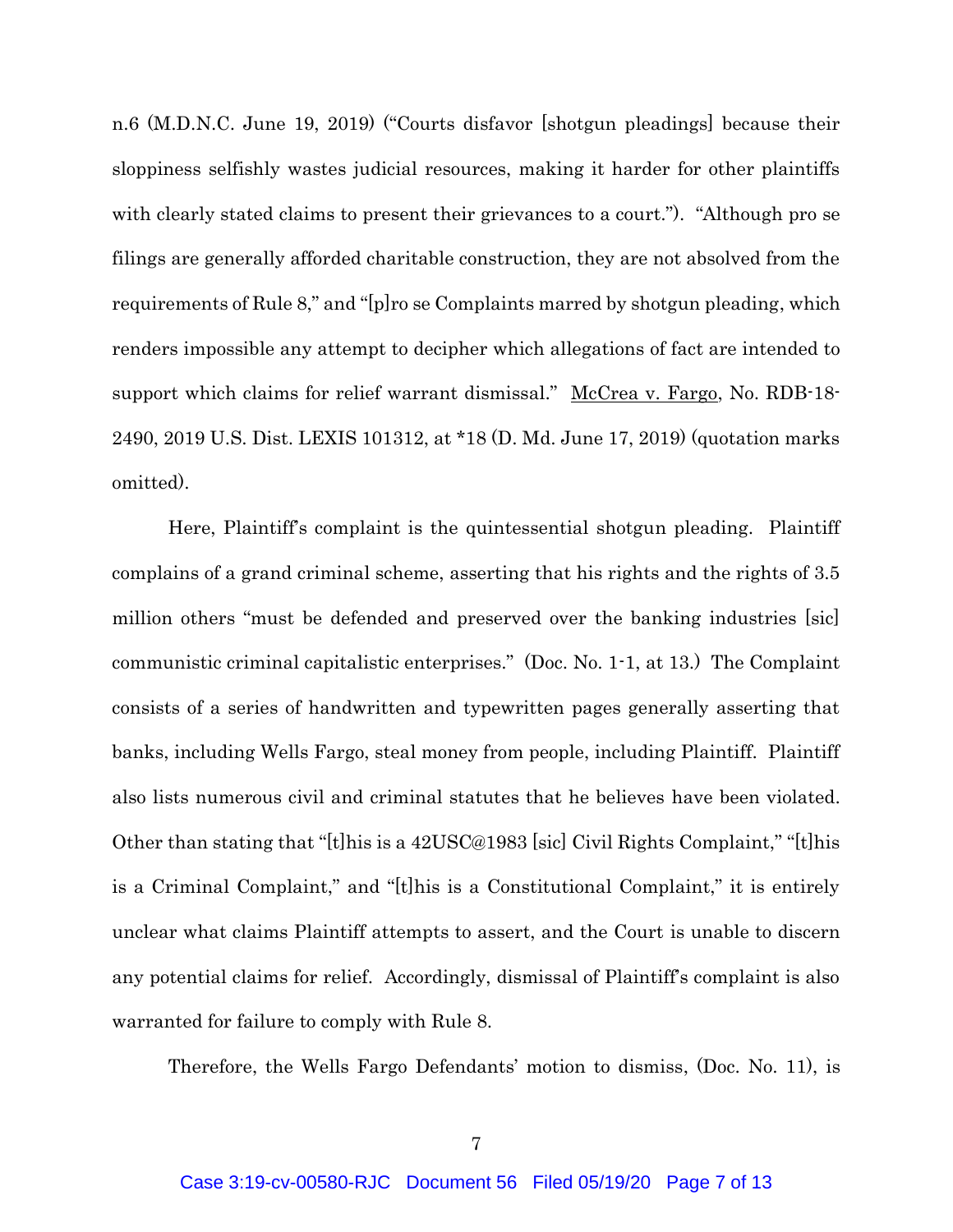granted.

#### III. PLAINTIFF'S MOTIONS

Plaintiff has filed a myriad of motions. The Court addresses each in turn.

#### A. Motion to Plea for Criminal Prosecution (Doc. No. 13)

Plaintiff seeks the imposition of criminal charges against Defendants. "[A] private citizen lacks a judicially cognizable interest in the prosecution or nonprosecution of another." Linda R. S. v. Richard D., 410 U.S. 614, 619 (U.S. 1973). It necessarily follows that "[n]o citizen has an enforceable right to institute a criminal prosecution." Lopez v. Robinson, 914 F.2d 486, 494 (4th Cir. 1990). Accordingly, Plaintiff's motion to plea for criminal prosecution, (Doc. No. 13), is denied.

### B. Motion for Extension of Time (Doc. No. 15)

Plaintiff filed a motion seeking an extension of time to file a response to the Wells Fargo Defendants' motion to dismiss. Plaintiff subsequently filed a response to the motion to dismiss, which the Court considered in ruling on the motion. Therefore, Plaintiff's motion for an extension of time, (Doc. No. 15), is denied as moot.

# C. Motion to Amend (Doc. No. 19)

Rule 15 of the Federal Rules of Civil Procedure provides that a party may amend its pleading once as a matter of course within twenty-one days after serving it or, if the pleading is one to which a responsive pleading is required, the party may amend the pleading within twenty-one days after service of a responsive pleading or motion. Fed. R. Civ. P.  $15(a)(1)$ . A court may deny a motion to amend based on futility of amendment. Equal Rights Ctr. v. Niles Bolton Assocs., 602 F.3d 597, 603 (4th Cir.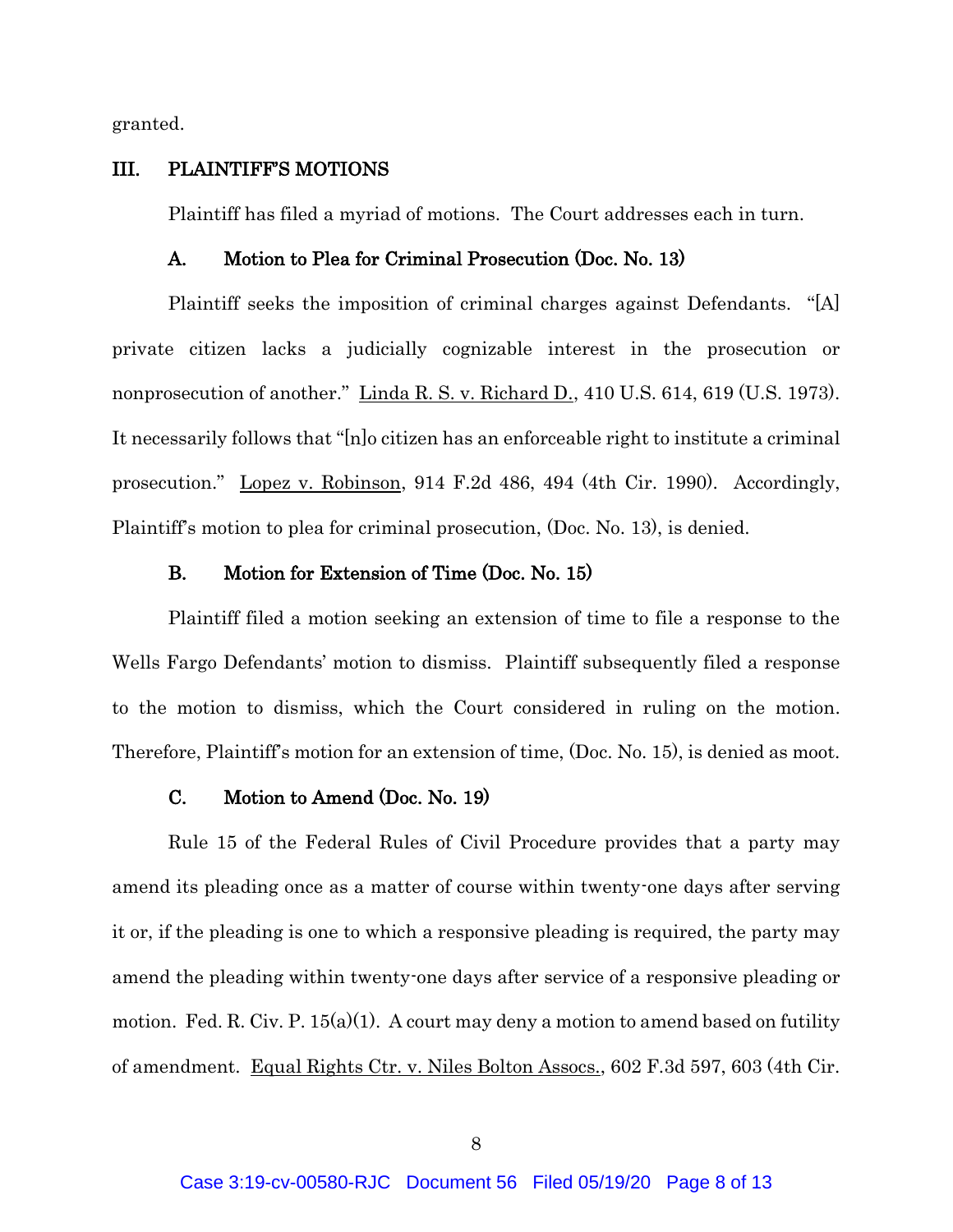2010). "Futility is apparent if the proposed amended complaint fails to state a claim under the applicable rules and accompanying standards: '[A] district court may deny leave if amending the complaint would be futile—that is, if the proposed amended complaint fails to satisfy the requirements of the federal rules.'" Katyle v. Penn Nat'l Gaming, Inc., 637 F.3d 462, 471 (4th Cir. 2011) (alteration in original) (quoting United States ex rel. Wilson v. Kellogg Brown & Root, Inc., 525 F.3d 370, 376 (4th Cir. 2008)).

The motion states that Plaintiff "finally found Randall Place" and seeks to include "Defendants previously not served by oversight," including FINRA, Randall Place, and Place and Hanley, LLC. While FINRA and Place and Hanley, LLC were named as original Defendants, Randall Place was not. (Doc. No. 1-1, at 3.) Thus, the Court construes the motion as one to amend the complaint to add Randall Place as a Defendant. Randall Place of Place and Hanley, LLC appears to be the lawyer who represented Plaintiff in the FINRA arbitration. The complaint is devoid of any factual allegations to support a potential claim against Randall Place or Place and Hanley, LLC. Therefore, the Court denies Plaintiff's motion to amend, (Doc. No. 19), as futile.

## D. Motion for Order to Show Cause and Motion for Hearing (Doc. Nos. 22, 23)

Plaintiff's motion for an order to show cause, (Doc. No. 22), contains a 26-page list of state and federal statutes that Plaintiff suspects were violated. Plaintiff appears to seek an order requiring Defendants to produce records. However, Plaintiff has offered no valid authority supporting his right to records from any Defendant.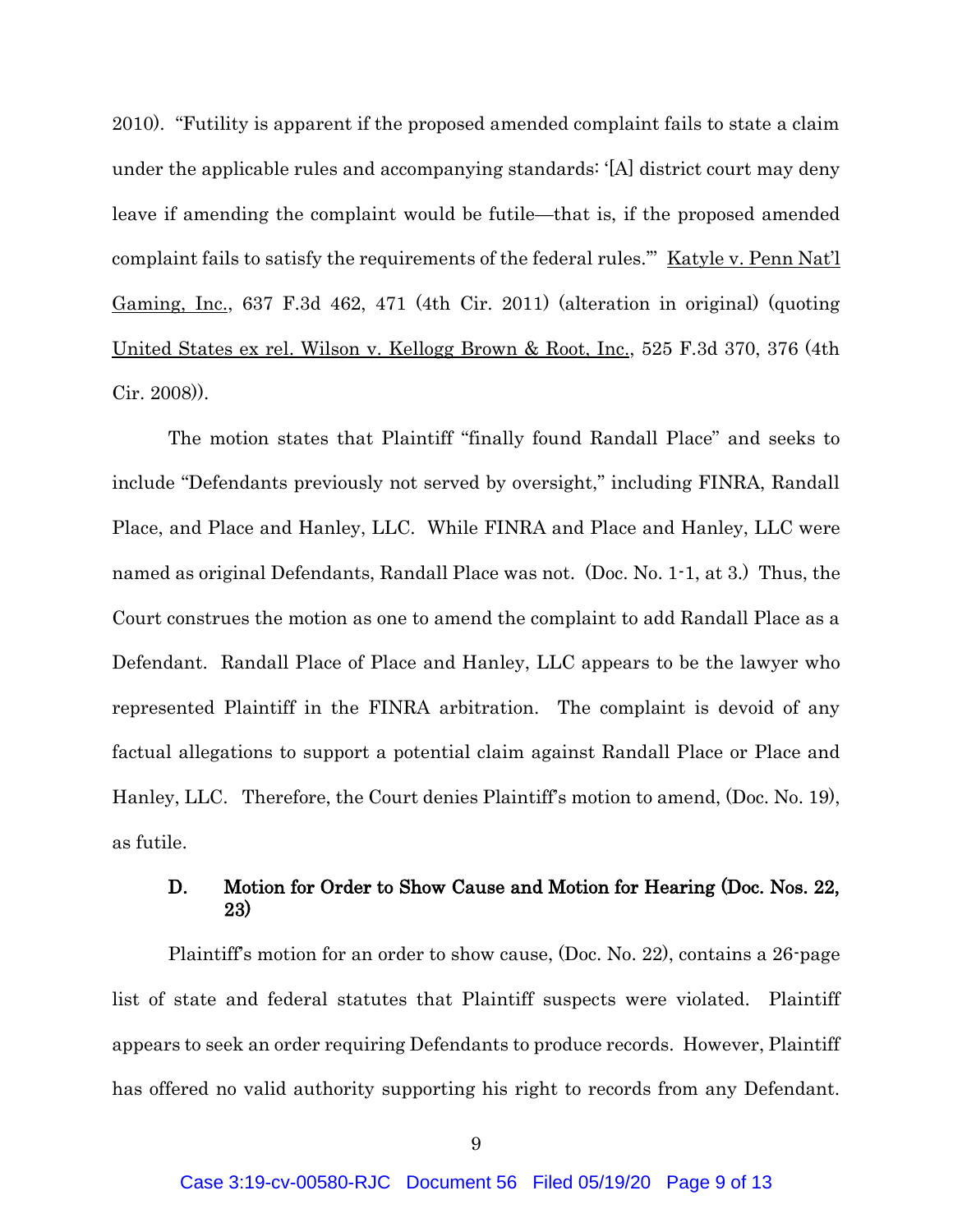Therefore, Plaintiff's motion for order to show cause, (Doc. No. 22), and his motion for a show cause hearing, (Doc. No. 23), are denied.

### E. Motion to Serve Sarah Hanley with Complaint (Doc. No. 28)

It is unclear what relief Plaintiff seeks through this motion. The motion suggests that Sarah Hanley is Randall Place's wife. Hanley is not a Defendant in this case and there does not appear to be any allegations in the complaint regarding Hanley. Accordingly, Plaintiff's motion to serve Sarah Hanley with the complaint, (Doc. No. 28), is denied.

## F. Second Motion to Amend (Doc. No. 31)

In a second motion to amend, Plaintiff seeks to include WFCS as a Defendant. As stated in footnote 1, supra, Plaintiff named Wells Fargo Advisors and 1st Clearing LLC as Defendants, but those are merely trade names used by WFCS. WFCS appeared in this action and, as discussed above, Plaintiff's complaint as to WFCS is dismissed. Therefore, Plaintiff's second motion to amend, (Doc. No. 31), is denied.

### G. Motion to Bifurcate (Doc. No. 32)

Plaintiff asserts that "[t]he crime was bifurcated, so should be the trial." (Doc. No. 32.) As explained above, the Complaint does not comply with Rule 8 and lacks factual allegations supporting any potential claim for relief. The Wells Fargo Defendants are dismissed from the case, and Plaintiff has stated that he has not served the complaint on FINRA or Place and Hanley, LLC, the remaining two Defendants. Therefore, Plaintiff's motion to bifurcate, (Doc. No. 32), is denied.

### H. Motion for Relief from Judgment (Doc. No. 36)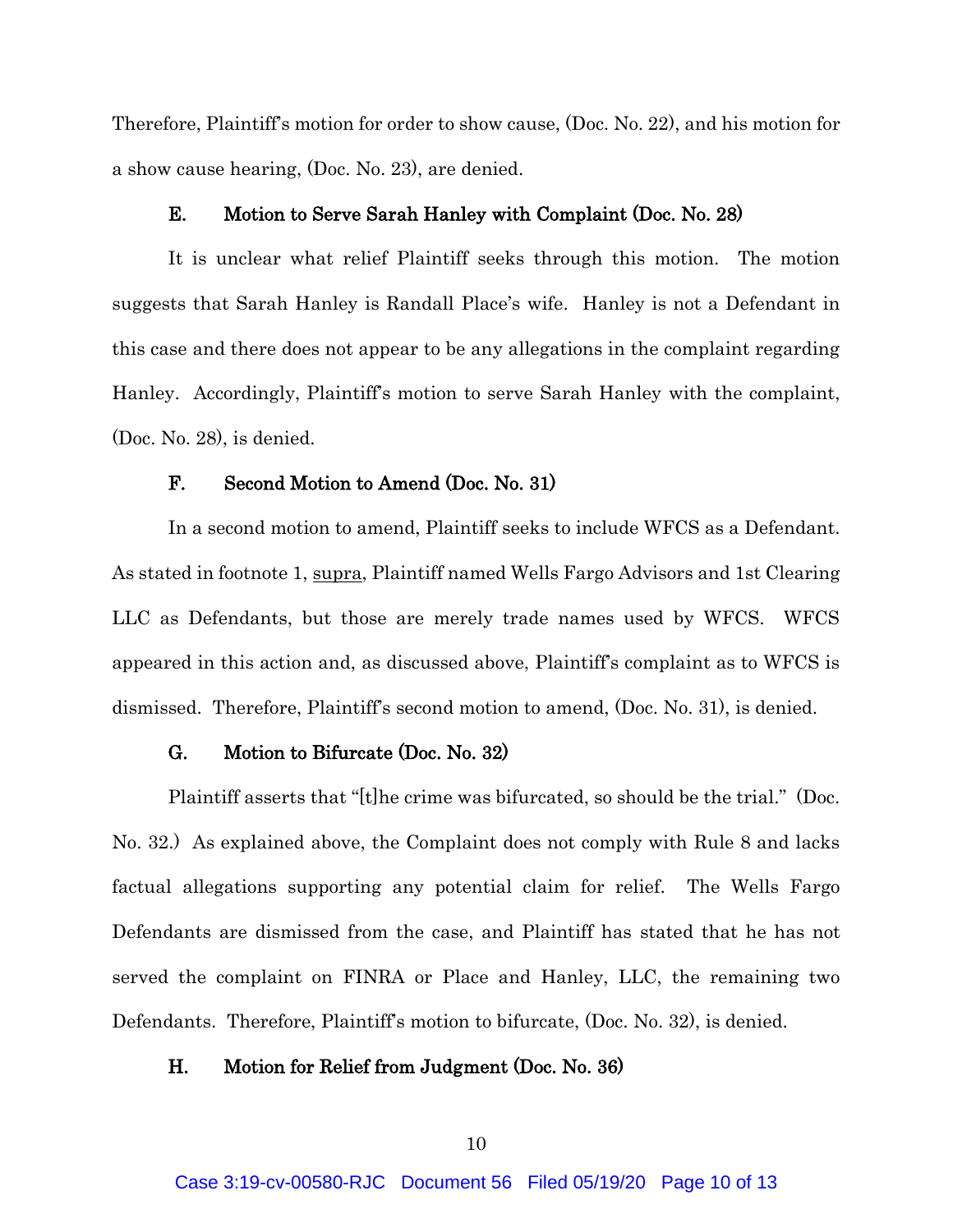Although unclear, Plaintiff appears to request relief from the judgment in the First Federal Action, entered on February 15, 2017. The record is devoid of any basis warranting relief from any prior judgment or ruling of this Court. Accordingly, Plaintiff's motion for relief from Judgment, (Doc. No. 36), is denied.

# I. Motion to Maintain Wells Fargo Advisors and 1st Clearing LLC as Defendants (Doc. No. 38)

Plaintiff seeks to maintain Wells Fargo Advisors and 1st Clearing LLC as Defendants. Wells Fargo Advisors and First Clearing are trade names used by WFCS, and the Court has already determined that the Complaint must be dismissed as to WFCS. As a result, Plaintiff's motion to maintain Wells Fargo Advisors and 1st Clearing LLC as Defendants, (Doc. No. 38), is denied.

### J. Motion for Civil Investigative Demand (Doc. No. 39)

Plaintiff seeks to initiate a civil investigative demand pursuant to 18 U.S.C. § 1968. Under that statute, only the Attorney General may initiate a civil investigative demand. Therefore, Plaintiff's motion for civil investigative demand, (Doc. No. 39), is denied.

#### K. Motion for Sanctions (Doc. No. 46)

Plaintiff moves for sanctions against all Defendants and their counsel under Rule 11. The record is bereft of any evidence to warrant sanctions against any Defendant or attorney in this case. Plaintiff's motion for sanctions, (Doc. No. 46), is denied.

#### IV. ORDER TO SHOW CAUSE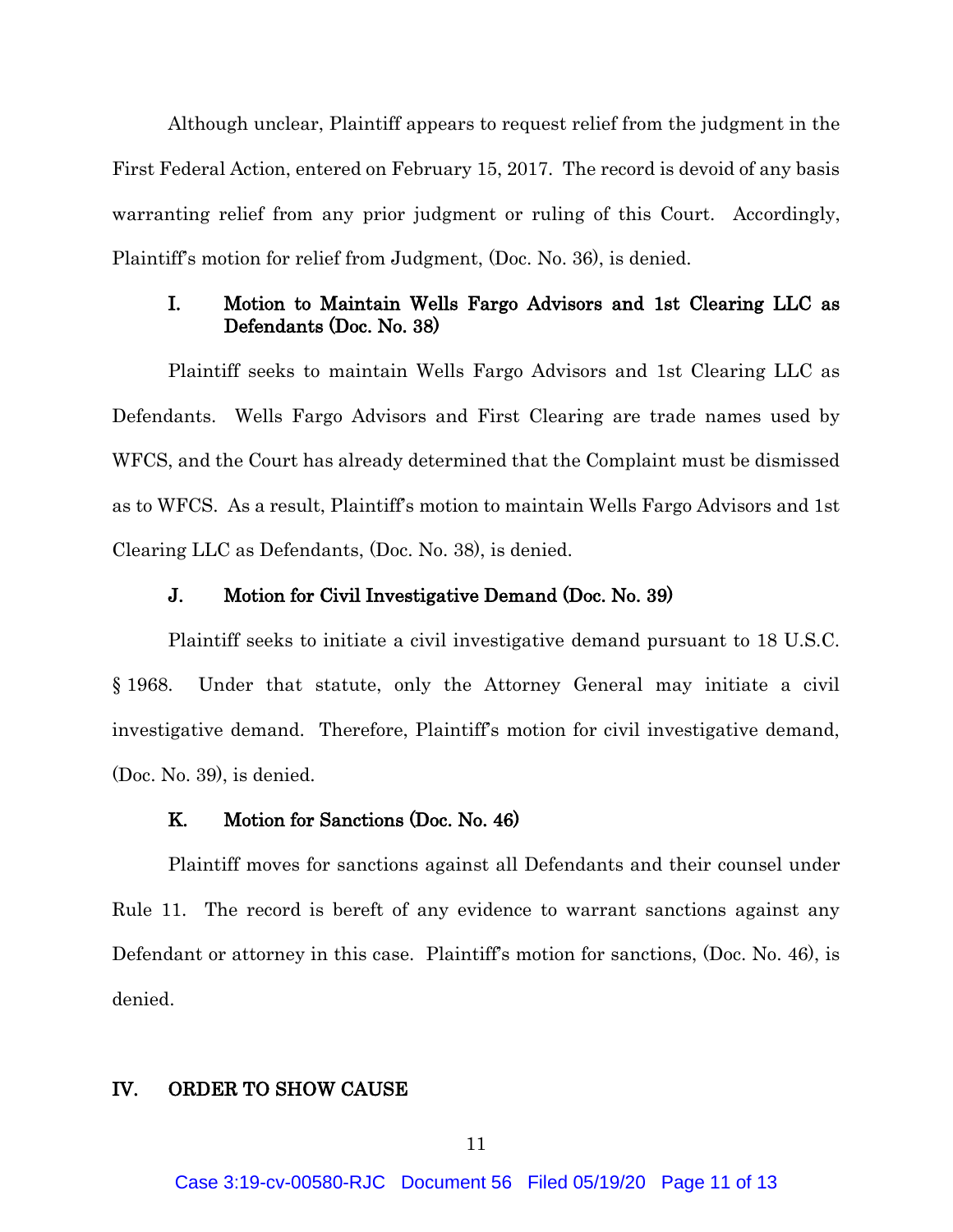As discussed above, the Complaint is an impermissible shotgun pleading that fails to comply with Rule 8. In addition, the Complaint lacks factual allegations to support any potential claim for relief. As a result, Plaintiff is hereby ordered to show cause as to why this action should not be dismissed as to the two remaining Defendants, FINRA and Place and Hanley, LLC. Plaintiff shall file a response to that effect within **fourteen** (14) days of the date of this Order. Failure to do so will cause the Court to dismiss this case.

## V. CONCLUSION

### IT IS THEREFORE ORDERED that:

- 1. The Wells Fargo Defendants' motion to dismiss, (Doc. No. 11), is GRANTED, and the Wells Fargo Defendants are dismissed from this action;
- 2. Plaintiff's motion to plea for criminal prosecution, (Doc. No. 13), is DENIED;
- 3. Plaintiff's motion for extension of time, (Doc. No. 15), is DENIED as moot;
- 4. Plaintiff's motion to amend, (Doc. No. 19), is DENIED;
- 5. Plaintiff's motion for order to show cause, (Doc. No. 22), is **DENIED**;
- 6. Plaintiff's motion for hearing, (Doc. No. 23), is DENIED;
- 7. Plaintiff's motion to serve Sarah Hanley, (Doc. No. 28), is DENIED;
- 8. Plaintiff's second motion to amend, (Doc. No. 31), is DENIED;
- 9. Plaintiff's motion to bifurcate, (Doc. No. 32), is **DENIED**;

Case 3:19-cv-00580-RJC Document 56 Filed 05/19/20 Page 12 of 13